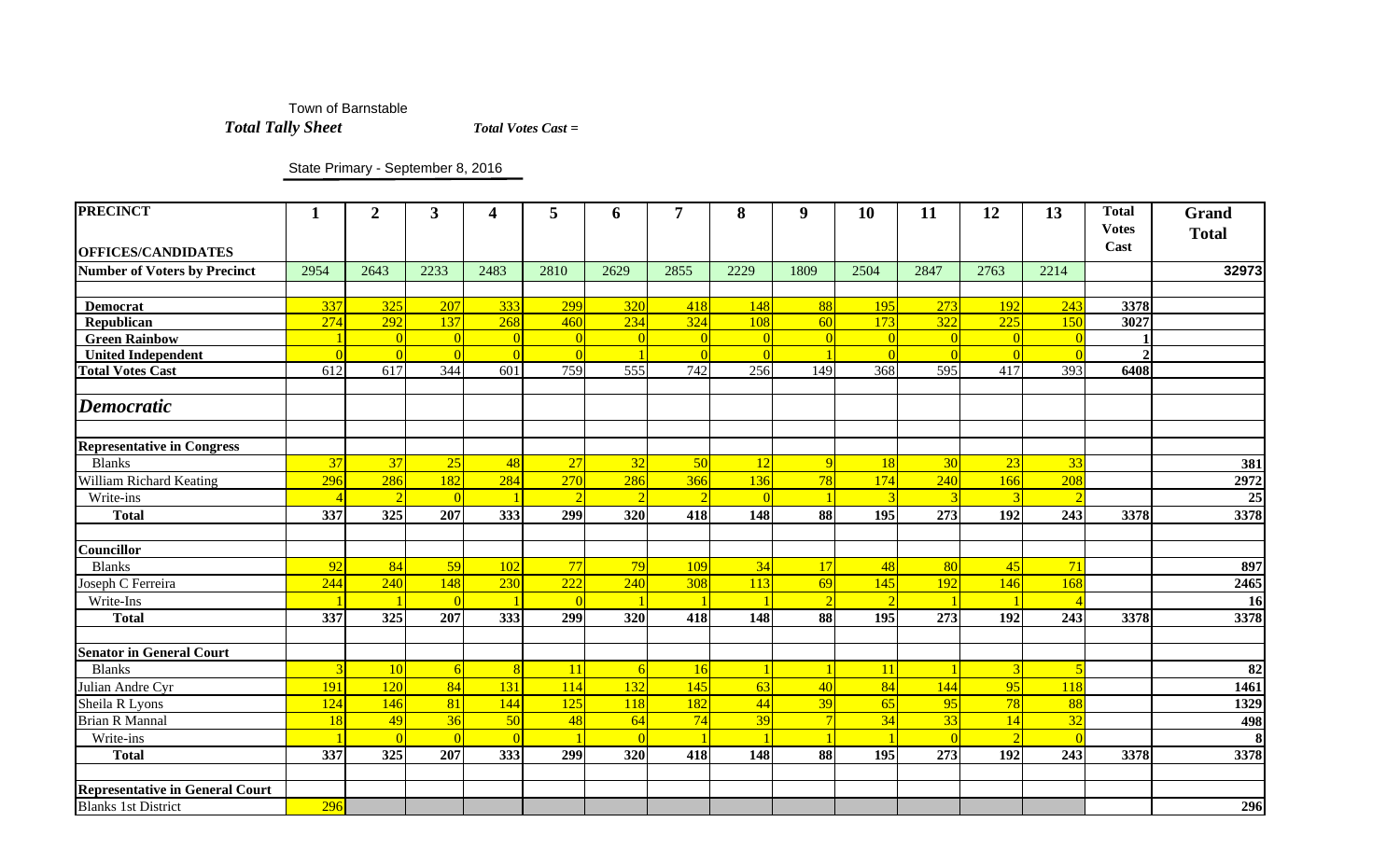| <b>Blanks 2nd District</b>        |                  | $\overline{3}$   | $\overline{Q}$  | $\overline{Q}$ | <sup>11</sup>  | 12              | $\overline{2}$  | $\overline{2}$  | 8               | $\overline{2}$   |                  |                  | $\overline{\mathbf{R}}$ |      | 66             |
|-----------------------------------|------------------|------------------|-----------------|----------------|----------------|-----------------|-----------------|-----------------|-----------------|------------------|------------------|------------------|-------------------------|------|----------------|
| Aaron S Kanzer, 2nd Barns.        |                  | 163              | 115             | 192            | 169            | 168             | 349             | 71              | 40              | 107              |                  |                  | 136                     |      | 1510           |
| Margaret M Weber, 2nd Barns.      |                  | 159              | $\overline{82}$ | 132            | 118            | 140             | 66              | 75              | 40              | 86               |                  |                  | 99                      |      | 997            |
| <b>Blanks 5th District</b>        |                  |                  |                 |                |                |                 |                 |                 |                 |                  | 270              | 189              |                         |      | 459            |
| Write-ins                         | 41               | $\overline{0}$   |                 | $\Omega$       |                | $\overline{0}$  |                 | $\overline{0}$  | $\Omega$        | $\Omega$         | ె                | ె                | $\Omega$                |      | 50             |
| <b>Total</b>                      | 337              | $\overline{325}$ | 207             | 333            | 299            | $\frac{1}{320}$ | 418             | 148             | 88              | 195              | 273              | 192              | 243                     | 3378 | 3378           |
|                                   |                  |                  |                 |                |                |                 |                 |                 |                 |                  |                  |                  |                         |      |                |
| <b>Sheriff</b>                    |                  |                  |                 |                |                |                 |                 |                 |                 |                  |                  |                  |                         |      |                |
| <b>Blanks</b>                     | 98               | 96               | 66              | 101            | 76             | 94              | <b>112</b>      | 34              | <b>19</b>       | 44               | 75               | 54               | 76                      |      | 945            |
| Randy P Azzato                    | 236              | 224              | 137             | 224            | 221            | 219             | 302             | 112             | 68              | 150              | 196              | 135              | 162                     |      | 2386           |
| Write-ins                         | $\overline{3}$   | 5                | $\overline{4}$  | 8              | $\overline{2}$ | $\overline{7}$  | $\overline{4}$  | $\overline{2}$  |                 |                  | $\overline{2}$   | $\overline{3}$   | $\overline{5}$          |      | 47             |
| <b>Total</b>                      | 337              | $325$            | 207             | 333            | 299            | 320             | 418             | 148             | 88              | 195              | 273              | 192              | 243                     | 3378 | 3378           |
|                                   |                  |                  |                 |                |                |                 |                 |                 |                 |                  |                  |                  |                         |      |                |
|                                   |                  |                  |                 |                |                |                 |                 |                 |                 |                  |                  |                  |                         |      |                |
| <b>County Commissioner</b>        |                  |                  |                 |                |                |                 |                 |                 |                 |                  |                  |                  |                         |      |                |
| <b>Blanks</b>                     | 240              | 260              | 173             | 280            | 249            | 266             | 332             | <b>117</b>      | 71              | 155              | 202              | 155              | 220                     |      | 2720           |
| Mary Pat Flynn                    | $\frac{216}{ }$  | 207              | 129             | 201            | 195            | 208             | 281             | 104             | 57              | 144              | 172              | 118              | 141                     |      | 2173           |
| Mark R Forest                     | $\overline{216}$ | 183              | 112             | 184            | 154            | 166             | 223             | 75              | 48              | 90               | 172              | 111              | 124                     |      | 1858           |
| Write-ins                         | $\overline{2}$   | $\overline{0}$   | $\Omega$        |                | $\overline{0}$ | $\Omega$        | $\Omega$        | $\vert 0 \vert$ | $\Omega$        |                  | $\overline{0}$   | $\Omega$         |                         |      | 5 <sub>l</sub> |
| <b>Total</b>                      | 674              | 650              | 414             | 666            | 598            | 640             | 836             | 296             | 176             | 390              | 546              | 384              | 486                     | 6756 | 6756           |
|                                   |                  |                  |                 |                |                |                 |                 |                 |                 |                  |                  |                  |                         |      |                |
|                                   |                  |                  |                 |                |                |                 |                 |                 |                 |                  |                  |                  |                         |      |                |
| Republican                        |                  |                  |                 |                |                |                 |                 |                 |                 |                  |                  |                  |                         |      |                |
|                                   |                  |                  |                 |                |                |                 |                 |                 |                 |                  |                  |                  |                         |      |                |
| <b>Representative in Congress</b> |                  |                  |                 |                |                |                 |                 |                 |                 |                  |                  |                  |                         |      |                |
| <b>Blanks</b>                     | 19               | $\boxed{23}$     | $\overline{Q}$  | 42             | 61             | <b>11</b>       | 26              | 13              | $\vert 5 \vert$ | <b>10</b>        | 23               | <b>18</b>        | 19                      |      | 279            |
| Mark C Alliegro                   | 188              | 202              | 87              | 159            | 290            | 161             | 228             | 65              | 32              | 122              | 225              | 163              | 95                      |      | 2017           |
| Thomas J O'Malley, Jr             | 67               | 67               | 41              | 67             | 109            | 62              | 70              | 30              | 23              | 41               | 74               | 44               | 35                      |      | 730            |
| Write-ins                         | $\overline{0}$   | $\overline{0}$   | $\overline{0}$  | $\overline{0}$ | $\overline{0}$ | $\overline{0}$  | $\overline{0}$  | $\overline{0}$  | $\Omega$        | $\overline{0}$   | $\overline{0}$   | $\overline{0}$   |                         |      |                |
| <b>Total</b>                      | 274              | 292              | 137             | 268            | 460            | 234             | $\frac{1}{324}$ | 108             | 60              | 173              | $\overline{322}$ | 225              | <b>150</b>              | 3027 | 3027           |
|                                   |                  |                  |                 |                |                |                 |                 |                 |                 |                  |                  |                  |                         |      |                |
| Councillor                        |                  |                  |                 |                |                |                 |                 |                 |                 |                  |                  |                  |                         |      |                |
| <b>Blanks</b>                     | 274              | 287              | 130             | 263            | 455            | 232             | 318             | <b>100</b>      | 54              | 167              | 317              | 216              | 144                     |      | 2957           |
| Write-ins                         | $\Omega$         | $\sqrt{5}$       | $\overline{7}$  |                | -5             | $\partial$      | 6               | $\overline{8}$  | -61             | -6               |                  | $\overline{Q}$   |                         |      | 70             |
| <b>Total</b>                      | $\overline{274}$ | 292              | 137             | 268            | 460            | 234             | 324             | 108             | 60              | $\overline{173}$ | $\overline{322}$ | $\overline{225}$ | 150                     | 3027 | 3027           |
|                                   |                  |                  |                 |                |                |                 |                 |                 |                 |                  |                  |                  |                         |      |                |
| <b>Senator in General Court</b>   |                  |                  |                 |                |                |                 |                 |                 |                 |                  |                  |                  |                         |      |                |
| <b>Blanks</b>                     | $\overline{1}$   | $\overline{0}$   | $\overline{3}$  | $\sqrt{5}$     | $\overline{2}$ | $\blacksquare$  | $\overline{4}$  | $\overline{3}$  | $\Omega$        | $\overline{2}$   | $\overline{0}$   | $\overline{2}$   | $\overline{0}$          |      | 23             |
| James H Crocker, Jr               | 164              | 162              | 61              | 134            | 307            | 125             | 180             | 55              | 22              | 92               | 195              | 120              | 69                      |      | 1686           |
| Anthony E Schiavi                 | 109              | 130              | 73              | 129            | 151            | 107             | 139             | 50              | 38              | 78               | 127              | 103              | 81                      |      | 1315           |
| Write-ins                         | $\Omega$         | $\vert 0 \vert$  | $\vert 0 \vert$ | $\Omega$       | $\overline{0}$ |                 |                 | $\overline{0}$  | $\Omega$        |                  | $\overline{0}$   | $\vert 0 \vert$  | $\overline{0}$          |      | 3 <sup>1</sup> |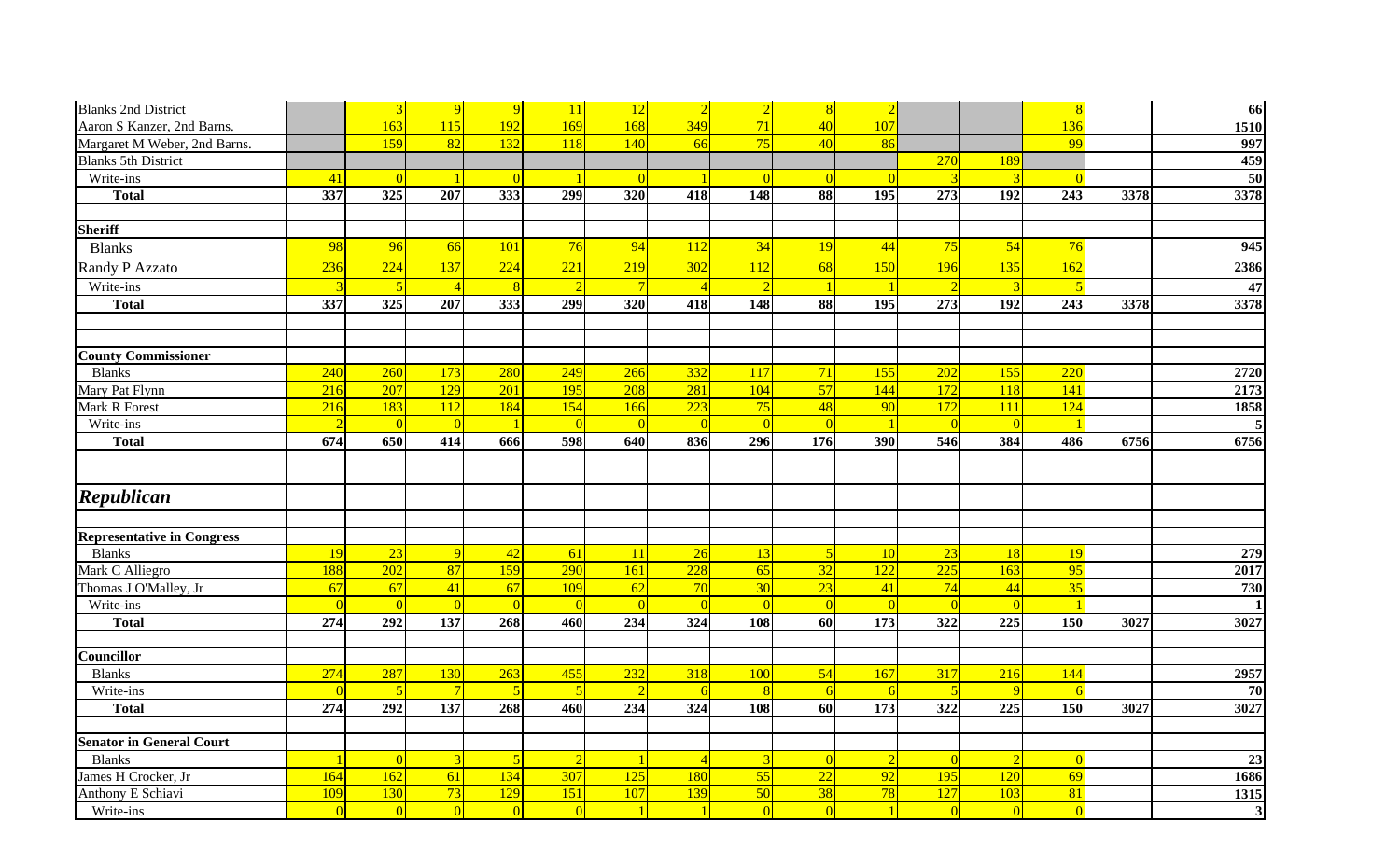| <b>Total</b>                           | 274             | 292              | 137              | 268             | 460             | 234             | 324              | 108             | 60              | 173          | 322             | 225                      | <b>150</b>   | 3027           | 3027 |
|----------------------------------------|-----------------|------------------|------------------|-----------------|-----------------|-----------------|------------------|-----------------|-----------------|--------------|-----------------|--------------------------|--------------|----------------|------|
|                                        |                 |                  |                  |                 |                 |                 |                  |                 |                 |              |                 |                          |              |                |      |
| <b>Representative in General Court</b> |                 |                  |                  |                 |                 |                 |                  |                 |                 |              |                 |                          |              |                |      |
| <b>Blanks</b>                          | $\overline{34}$ | 49               | 31               | 51              | 105             | 36              | 72               | $\boxed{21}$    | 14              | 30           | 60              | 35                       | 28           |                | 566  |
| Timothy R Whelan 1st Barn              | 239             |                  |                  |                 |                 |                 |                  |                 |                 |              |                 |                          |              |                | 239  |
| William L Crocker, Jr 2nd Barn         |                 | 242              | 105              | 214             | 354             | 197             | 250              | 87              | 45              | 143          |                 |                          | 118          |                | 1755 |
| Randy Hunt, 5th Barn District          |                 |                  |                  |                 |                 |                 |                  |                 |                 |              | 261             | 186                      |              |                | 447  |
| Write-ins                              |                 |                  |                  |                 |                 |                 | $\overline{2}$   | $\Omega$        |                 |              |                 | $\overline{\mathcal{A}}$ |              |                | 20   |
| <b>Total</b>                           | 274             | 292              | 137              | 268             | 460             | 234             | 324              | 108             | 60              | 173          | 322             | 225                      | 150          | 3027           | 3027 |
|                                        |                 |                  |                  |                 |                 |                 |                  |                 |                 |              |                 |                          |              |                |      |
| <b>Sherrif</b>                         |                 |                  |                  |                 |                 |                 |                  |                 |                 |              |                 |                          |              |                |      |
| <b>Blanks</b>                          | 35              | 34               | 24               | 46              | 71              | 23              | 57               | <b>12</b>       | <sup>11</sup>   | <b>18</b>    | 52              | 28                       | 25           |                | 436  |
| James M Cummings                       | 239             | 257              | 113              | 219             | 388             | 209             | 267              | 96              | 49              | 152          | 270             | 196                      | 121          |                | 2576 |
| Write-ins                              | $\Omega$        | $\vert$ 1        |                  |                 |                 | $\overline{2}$  | $\vert 0 \vert$  | $\Omega$        | $\Omega$        |              |                 |                          |              |                | 15   |
| <b>Total</b>                           | 274             | 292              | 137              | 268             | 460             | 234             | $\overline{324}$ | 108             | 60              | 173          | 322             | 225                      | 150          | 3027           | 3027 |
|                                        |                 |                  |                  |                 |                 |                 |                  |                 |                 |              |                 |                          |              |                |      |
|                                        |                 |                  |                  |                 |                 |                 |                  |                 |                 |              |                 |                          |              |                |      |
| <b>County Commissioner</b>             |                 |                  |                  |                 |                 |                 |                  |                 |                 |              |                 |                          |              |                |      |
| <b>Blanks</b>                          | 257             | 275              | 129              | 268             | 461             | 211             | 306              | 105             | 62              | 163          | 308             | 218                      | 148          |                | 2911 |
| Ronald R Beaty, Jr                     | 138             | 174              | 80               | 131             | 277             | 154             | 204              | 50              | 28              | 100          | 164             | 127                      | 68           |                | 1695 |
| Linda A Bond                           | 151             | 134              | 65               | 136             | 179             | 103             | 137              | 60              | 30 <sup>°</sup> | 83           | 171             | 104                      | 80           |                | 1433 |
| Write-ins                              | $\overline{2}$  |                  |                  |                 | <b>i</b>        | $\overline{0}$  |                  |                 | $\Omega$        |              |                 |                          |              |                | 15   |
| <b>Total</b>                           | 548             | 584              | 274              | 536             | 920             | 468             | 648              | 216             | 120             | 346          | 644             | 450                      | 300          | 6054           | 6054 |
|                                        |                 |                  |                  |                 |                 |                 |                  |                 |                 |              |                 |                          |              |                |      |
| <b>Green Rainbow</b>                   |                 |                  |                  |                 |                 |                 |                  |                 |                 |              |                 |                          |              |                |      |
|                                        |                 |                  |                  |                 |                 |                 |                  |                 |                 |              |                 |                          |              |                |      |
| <b>Representative in Congress</b>      |                 |                  |                  |                 |                 |                 |                  |                 |                 |              |                 |                          |              |                |      |
| <b>Blanks</b>                          | $\Omega$        | $\overline{0}$   | $\Omega$         | $\Omega$        | $\Omega$        | $\Omega$        | $\overline{0}$   | $\vert$ 0       | $\Omega$        | $\Omega$     | $\Omega$        | $\Omega$                 |              |                |      |
| Write-in                               | $\overline{1}$  | $\overline{0}$   | $\Omega$         | $\Omega$        | $\Omega$        | $\Omega$        | $\Omega$         | $\Omega$        | $\Omega$        |              |                 | $\Omega$                 |              |                |      |
| <b>Total</b>                           | $\mathbf{1}$    | $\boldsymbol{0}$ | $\boldsymbol{0}$ | $\mathbf{0}$    | $\bf{0}$        | $\bf{0}$        | $\boldsymbol{0}$ | $\bf{0}$        | $\mathbf{0}$    | $\mathbf{0}$ | - Ol            | $\mathbf{0}$             | $\bf{0}$     | -1             |      |
| <b>Councillor</b>                      |                 |                  |                  |                 |                 |                 |                  |                 |                 |              |                 |                          |              |                |      |
| <b>Blanks</b>                          | $\overline{0}$  | $\vert 0 \vert$  | $\Omega$         | $\Omega$        | $\Omega$        | $\Omega$        | $\vert 0 \vert$  | $\vert 0 \vert$ | $\Omega$        | $\Omega$     | $\Omega$        | $\Omega$                 |              |                |      |
| Write-in                               | $\blacksquare$  | $\overline{0}$   | $\Omega$         | $\Omega$        | $\Omega$        | $\Omega$        | $\Omega$         | $\Omega$        | $\Omega$        | $\Omega$     |                 | $\Omega$                 |              |                |      |
| <b>Total</b>                           | $\mathbf{1}$    | $\boldsymbol{0}$ | $\mathbf{0}$     | $\mathbf{0}$    | $\mathbf{0}$    | $\bf{0}$        | $\bf{0}$         | $\mathbf{0}$    | $\mathbf{0}$    | $\mathbf{0}$ | $\mathbf{0}$    | $\mathbf{0}$             | $\mathbf{0}$ | $\mathbf 1$    |      |
| <b>Senator in General Court</b>        |                 |                  |                  |                 |                 |                 |                  |                 |                 |              |                 |                          |              |                |      |
| <b>Blanks</b>                          |                 | $\vert 0 \vert$  | $\theta$         | $\vert 0 \vert$ | $\overline{0}$  | $\overline{0}$  | $\overline{0}$   | $\overline{0}$  | $\vert 0 \vert$ | $\Omega$     | $\vert 0 \vert$ | $\vert 0 \vert$          |              |                |      |
| Write-in                               | $\Omega$        | $\overline{0}$   | $\Omega$         | $\Omega$        | $\Omega$        | $\Omega$        | $\vert 0 \vert$  | $\vert 0 \vert$ | $\Omega$        |              |                 | $\Omega$                 |              |                |      |
| <b>Total</b>                           | $\blacksquare$  | $\mathbf{0}$     | $\mathbf{0}$     | $\mathbf{0}$    | $\mathbf{0}$    | $\mathbf{0}$    | $\bf{0}$         | $\mathbf{0}$    | $\mathbf{0}$    | $\mathbf{0}$ | - Ol            | $\mathbf{0}$             | $\mathbf{0}$ | $\blacksquare$ |      |
| <b>Representative in General Court</b> |                 |                  |                  |                 |                 |                 |                  |                 |                 |              |                 |                          |              |                |      |
| 1st Barn                               |                 |                  |                  |                 |                 |                 |                  |                 |                 |              |                 |                          |              |                |      |
| <b>Blanks</b>                          | $\blacksquare$  | $\vert$ 0        | $\mathbf{0}$     | 0               | $\vert 0 \vert$ | $\vert 0 \vert$ | 0                | $\vert 0 \vert$ | 0               | $\mathbf{0}$ | 0l              | 0                        |              |                |      |
|                                        |                 |                  |                  |                 |                 |                 |                  |                 |                 |              |                 |                          |              |                |      |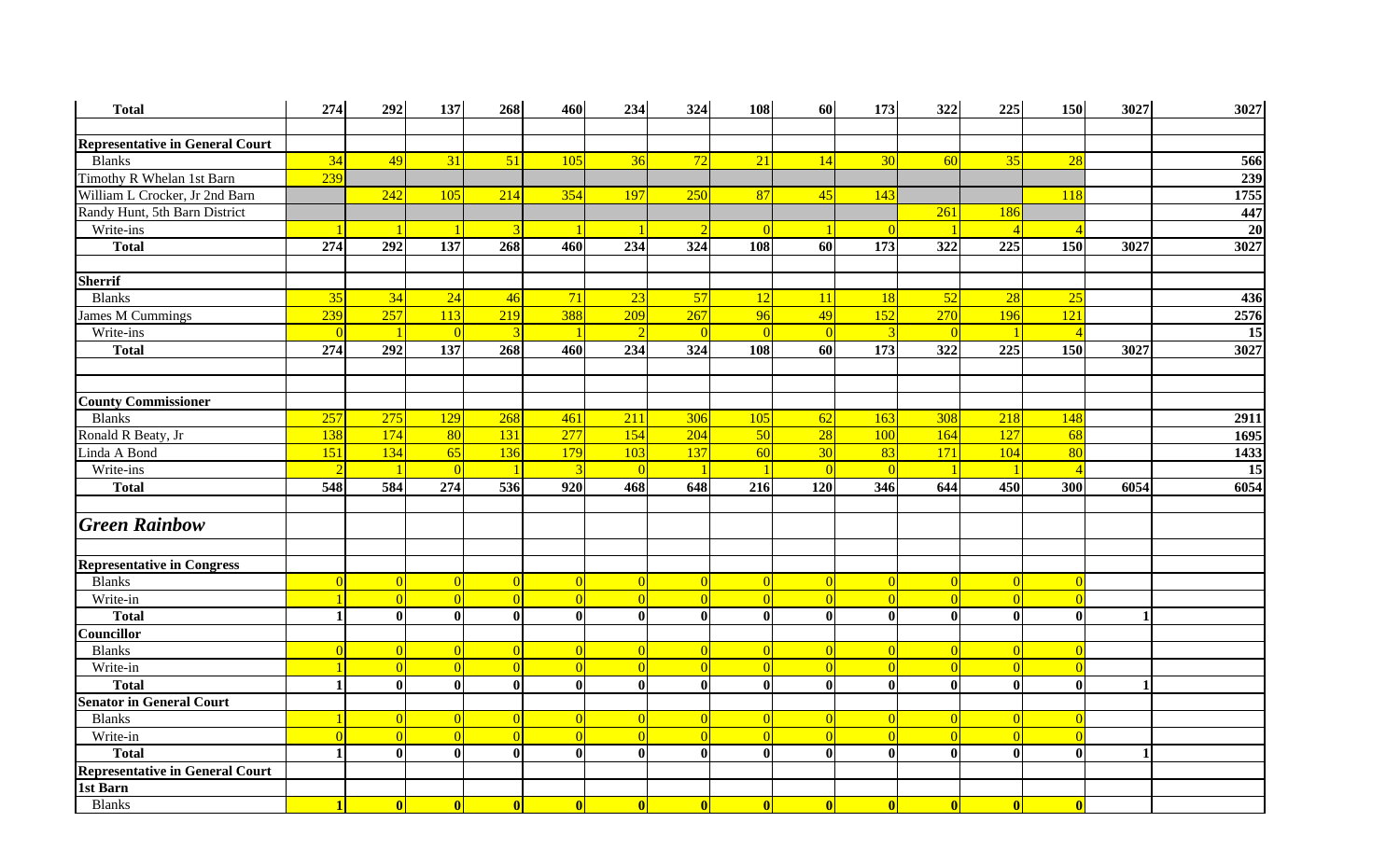| Write-in                               | $\overline{\mathbf{0}}$ | $\vert 0 \vert$         | $\vert 0 \vert$         | 0            | 0              | $\vert 0 \vert$  | $\mathbf{0}$   | 0                       | 0               | 0            | 0            | 0                | $\overline{\mathbf{0}}$ |                |  |
|----------------------------------------|-------------------------|-------------------------|-------------------------|--------------|----------------|------------------|----------------|-------------------------|-----------------|--------------|--------------|------------------|-------------------------|----------------|--|
| <b>Total</b>                           | $\blacksquare$          | $\bf{0}$                | $\overline{\mathbf{0}}$ | $\mathbf{0}$ | $\mathbf{0}$   | $\mathbf{0}$     | $\mathbf{0}$   | $\overline{\mathbf{0}}$ | $\bf{0}$        | $\mathbf{0}$ | $\mathbf{0}$ | $\mathbf{0}$     | $\overline{\mathbf{0}}$ | $\mathbf{0}$   |  |
| <b>Representative in General Court</b> |                         |                         |                         |              |                |                  |                |                         |                 |              |              |                  |                         |                |  |
| 2nd Barn                               |                         |                         |                         |              |                |                  |                |                         |                 |              |              |                  |                         |                |  |
| <b>Blanks</b>                          | $\Omega$                | $\vert 0 \vert$         | $\Omega$                |              | $\Omega$       | $\overline{0}$   | $\overline{0}$ | $\vert 0 \vert$         | $\vert 0 \vert$ | $\Omega$     | $\Omega$     | $\Omega$         | $\Omega$                |                |  |
| Write-in                               | $\overline{0}$          | $\overline{0}$          | $\Omega$                | $\Omega$     | $\Omega$       | $\overline{0}$   | $\Omega$       | $\Omega$                | $\overline{0}$  | $\Omega$     | $\Omega$     | $\Omega$         | $\Omega$                |                |  |
| <b>Total</b>                           | $\mathbf{0}$            | $\boldsymbol{0}$        | $\mathbf{0}$            | $\mathbf{0}$ | $\mathbf{0}$   | $\mathbf{0}$     | $\mathbf{0}$   | $\mathbf{0}$            | $\mathbf{0}$    | $\mathbf{0}$ | $\mathbf{0}$ | $\mathbf{0}$     | $\mathbf{0}$            | $\mathbf{0}$   |  |
| <b>Representative in General Court</b> |                         |                         |                         |              |                |                  |                |                         |                 |              |              |                  |                         |                |  |
| 5th Barn                               |                         |                         |                         |              |                |                  |                |                         |                 |              |              |                  |                         |                |  |
| <b>Blanks</b>                          | $\Omega$                | $\vert 0 \vert$         | $\Omega$                | $\Omega$     | $\Omega$       | $\overline{0}$   | $\overline{0}$ | $\vert 0 \vert$         | $\vert 0 \vert$ | $\Omega$     | $\Omega$     | $\Omega$         | $\Omega$                |                |  |
| Write-in                               | $\overline{0}$          | $\overline{0}$          | $\overline{0}$          | $\Omega$     | $\overline{0}$ | $\overline{0}$   | $\overline{0}$ | $\Omega$                | $\Omega$        | $\Omega$     |              |                  | $\Omega$                |                |  |
| <b>Total</b>                           | $\mathbf{0}$            | $\boldsymbol{0}$        | $\overline{\mathbf{0}}$ | $\Omega$     | $\mathbf{0}$   | $\mathbf{0}$     | $\bf{0}$       | $\bf{0}$                | $\bf{0}$        | $\mathbf{0}$ | $\mathbf{0}$ | $\mathbf{0}$     | $\bf{0}$                | $\mathbf{0}$   |  |
| <b>Sherrif</b>                         |                         |                         |                         |              |                |                  |                |                         |                 |              |              |                  |                         |                |  |
| <b>Blanks</b>                          | $\sqrt{ }$              | $\vert 0 \vert$         | $\Omega$                |              | $\Omega$       | $\Omega$         | $\overline{0}$ | $\vert 0 \vert$         | $\Omega$        | $\Omega$     |              |                  | $\Omega$                |                |  |
| Write-in                               |                         | $\overline{0}$          | $\overline{0}$          | $\Omega$     | $\Omega$       | $\Omega$         | $\overline{0}$ | $\overline{0}$          | $\Omega$        | $\Omega$     | $\Omega$     |                  | $\Omega$                |                |  |
| <b>Total</b>                           | $\blacksquare$          | $\boldsymbol{0}$        | $\bf{0}$                | $\mathbf{0}$ | $\mathbf{0}$   | $\mathbf{0}$     | $\bf{0}$       | $\bf{0}$                | $\mathbf{0}$    | $\mathbf{0}$ | $\mathbf{0}$ | $\mathbf{0}$     | $\bf{0}$                |                |  |
| <b>County Commissioner</b>             |                         |                         |                         |              |                |                  |                |                         |                 |              |              |                  |                         |                |  |
| <b>Blanks</b>                          | ി                       | $\vert 0 \vert$         | $\Omega$                |              | $\Omega$       | $\Omega$         | $\Omega$       | $\Omega$                | $\Omega$        | $\Omega$     | $\Omega$     | $\Omega$         | $\Omega$                |                |  |
| Write-in                               | $\sqrt{ }$              | $\overline{0}$          | $\overline{0}$          |              | $\overline{0}$ | $\overline{0}$   | $\overline{0}$ | $\overline{0}$          | $\overline{0}$  | $\Omega$     | $\Omega$     | $\Omega$         | $\overline{0}$          |                |  |
| <b>Total</b>                           | $\overline{2}$          | $\overline{\mathbf{0}}$ | $\overline{\mathbf{0}}$ | $\mathbf{0}$ | $\mathbf{0}$   | $\boldsymbol{0}$ | $\bf{0}$       | $\overline{\mathbf{0}}$ | $\bf{0}$        | $\bf{0}$     | $\mathbf{0}$ | $\boldsymbol{0}$ | $\overline{\mathbf{0}}$ | 2 <sup>1</sup> |  |
| <b>United Independent</b>              |                         |                         |                         |              |                |                  |                |                         |                 |              |              |                  |                         |                |  |
| <b>Representative in Congress</b>      |                         |                         |                         |              |                |                  |                |                         |                 |              |              |                  |                         |                |  |
| <b>Blanks</b>                          | $\Omega$                | $\vert 0 \vert$         | $\Omega$                |              | $\Omega$       | $\Omega$         | $\Omega$       | $\vert 0 \vert$         | $\Omega$        | $\Omega$     | $\Omega$     | $\Omega$         | $\overline{0}$          |                |  |
| Write-in                               | $\Omega$                | $\overline{0}$          | $\overline{0}$          | $\Omega$     | $\Omega$       |                  | $\overline{0}$ | $\Omega$                |                 | $\Omega$     | $\Omega$     | $\Omega$         | $\overline{0}$          |                |  |
| <b>Total</b>                           | $\mathbf{0}$            | $\boldsymbol{0}$        | $\bf{0}$                | $\Omega$     | $\mathbf{0}$   |                  | $\bf{0}$       | $\bf{0}$                |                 | $\mathbf{0}$ | $\mathbf{0}$ | $\mathbf{0}$     | $\bf{0}$                | $\overline{2}$ |  |
| Councillor                             |                         |                         |                         |              |                |                  |                |                         |                 |              |              |                  |                         |                |  |
| <b>Blanks</b>                          | $\Omega$                | $\vert 0 \vert$         | $\Omega$                |              | $\Omega$       |                  | $\Omega$       | $\vert$ 0               |                 | $\Omega$     | $\Omega$     | $\Omega$         | $\Omega$                |                |  |
| Write-in                               | $\Omega$                | $\overline{0}$          | $\vert 0 \vert$         |              | $\Omega$       | $\Omega$         | $\overline{0}$ | $\overline{0}$          | $\Omega$        | $\Omega$     | $\Omega$     | $\Omega$         | $\Omega$                |                |  |
| <b>Total</b>                           | $\bf{0}$                | $\bf{0}$                | $\overline{\mathbf{0}}$ | $\mathbf{0}$ | $\mathbf{0}$   |                  | $\bf{0}$       | $\boldsymbol{0}$        |                 | $\bf{0}$     | $\mathbf{0}$ | $\bf{0}$         | $\bf{0}$                | $\overline{2}$ |  |
| <b>Senator in General Court</b>        |                         |                         |                         |              |                |                  |                |                         |                 |              |              |                  |                         |                |  |
| <b>Blanks</b>                          | $\Omega$                | $\vert 0 \vert$         | $\overline{0}$          |              | $\Omega$       | $\overline{0}$   | $\overline{0}$ | $\vert 0 \vert$         | $\vert$ 0       | $\Omega$     | $\Omega$     | $\Omega$         | $\overline{0}$          |                |  |
| Write-in                               | $\bigcap$               | $\vert 0 \vert$         | $\Omega$                |              | $\Omega$       |                  | $\Omega$       | $\Omega$                |                 | $\Omega$     | $\Omega$     |                  | $\Omega$                |                |  |
| <b>Total</b>                           | $\bf{0}$                | $\boldsymbol{0}$        | $\mathbf{0}$            | $\mathbf{0}$ | $\mathbf{0}$   |                  | $\bf{0}$       | $\bf{0}$                | $\mathbf{1}$    | $\mathbf{0}$ | $\mathbf{0}$ | $\mathbf{0}$     | $\bf{0}$                | $\overline{2}$ |  |
| <b>Representative in General Court</b> |                         |                         |                         |              |                |                  |                |                         |                 |              |              |                  |                         |                |  |
| 1st Barn                               |                         |                         |                         |              |                |                  |                |                         |                 |              |              |                  |                         |                |  |
| <b>Blanks</b>                          | $\Omega$                | $\vert 0 \vert$         | $\Omega$                | $\Omega$     | $\Omega$       | $\Omega$         | $\overline{0}$ | $\vert 0 \vert$         | $\vert 0 \vert$ | $\Omega$     | $\Omega$     | $\Omega$         | $\Omega$                |                |  |
| Write-in                               | $\Omega$                | $\vert 0 \vert$         | $\Omega$                |              | $\Omega$       | $\Omega$         | $\Omega$       | $\vert 0 \vert$         | $\Omega$        | $\Omega$     | $\Omega$     |                  | $\Omega$                |                |  |
| <b>Total</b>                           | $\mathbf{0}$            | $\boldsymbol{0}$        | $\boldsymbol{0}$        | 0            | $\mathbf{0}$   | $\mathbf{0}$     | $\bf{0}$       | $\bf{0}$                | $\bf{0}$        | $\bf{0}$     | $\mathbf{0}$ | $\mathbf{0}$     | $\bf{0}$                | $\bf{0}$       |  |
| <b>Representative in General Court</b> |                         |                         |                         |              |                |                  |                |                         |                 |              |              |                  |                         |                |  |
| 2nd Barn                               |                         |                         |                         |              |                |                  |                |                         |                 |              |              |                  |                         |                |  |